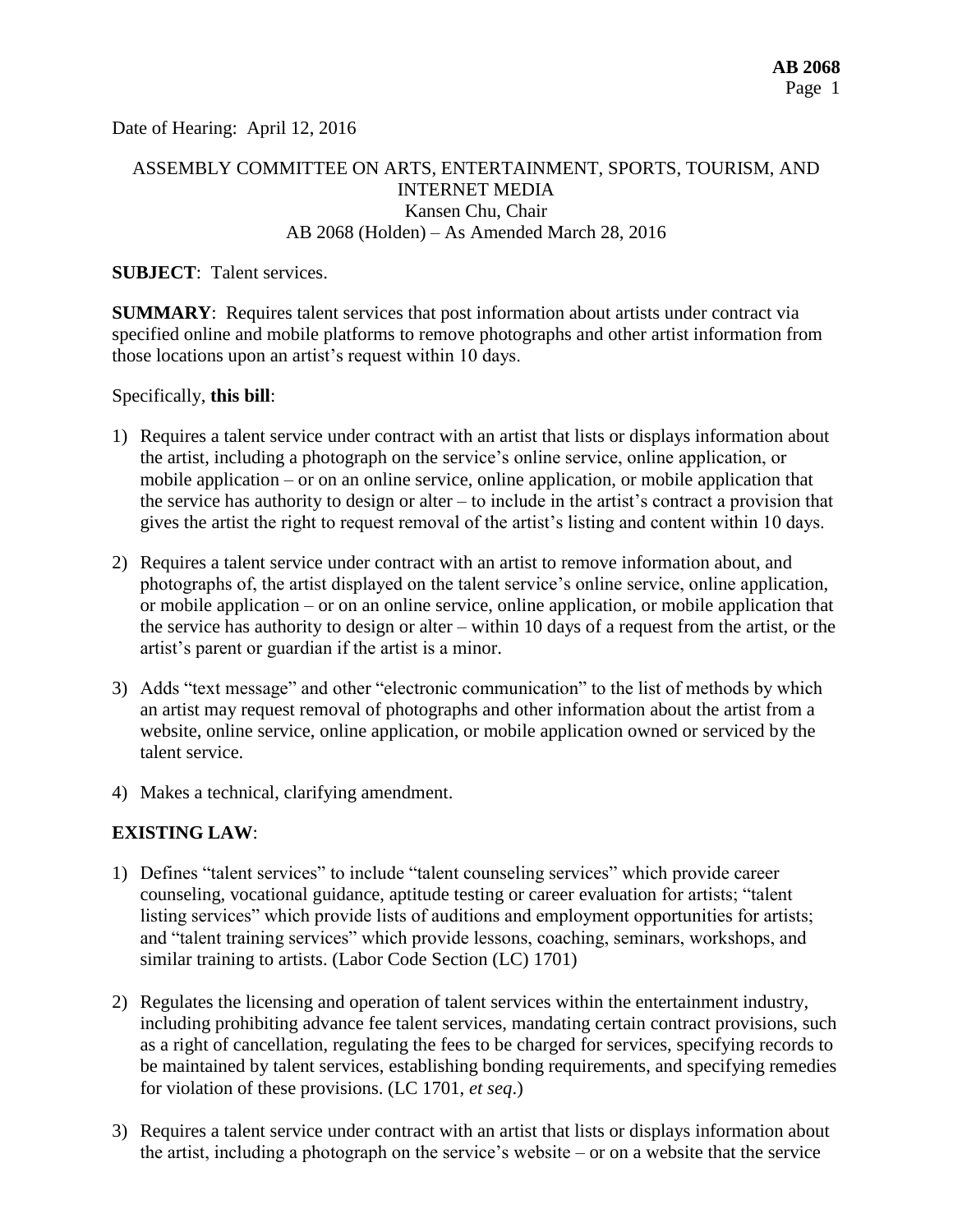has authority to design or alter – to include in the artist's contract a provision that gives the artist the right to request removal of the artist's listing and content (including photographs). (LC 1703)

- 4) Requires talent services under contract with an artist to remove information about and photographs of the artist displayed on the talent service's website – or on a website that the service has authority to design or alter –within 10 days of a request from the artist, or the artist's parent or guardian if the artist is a minor. (LC 1703.4)
- 5) Makes violation of the laws governing talent service a misdemeanor punishable by imprisonment in a county jail for not more than one year, by a fine not exceeding ten thousand dollars (\$10,000), or both. (LC 1704)
- 6) Authorizes the Attorney General, a district attorney, or a city attorney to bring an action for a violation of the laws governing talent services. (LC 1704.1)
- 7) Authorizes a person injured by a violation of the laws governing talent services to bring an action to recover damages or enjoin a violation, or both, and awards a prevailing plaintiff reasonable attorney's fees and costs. (LC 1704.2)
- 8) Exempts certain entities from the above provisions, including public educational institutions, non-profit corporations that meet specified requirements, labor organizations, bona fide journalism publications, and public institutions. (LC 1702.4)

# **FISCAL EFFECT**: Unknown

# **COMMENTS**:

*1) Author's statement of need for legislation: modernize Labor Code provisions regarding talent service agencies.* According to the author's office, "The evolution of the digital age has created the convenience of having a smartphone to function like a computer and expanded the possibilities for individuals to communicate with one another through mobile and online digital applications. Assembly Bill 2068 makes a technical change to update the law to accommodate these newer forms of technology.

As noted in the Assembly Committee on Privacy & Consumer Protection analysis of this measure, "Many talent service agencies encourage their clients to download specific mobile apps, such as 'What's App,' onto their smart phone in order to communicate with the talent service. In addition, some talent services have a company-owned mobile app, where information and photos of artists are posted. If an artist decides to quit the talent service and requests to have information and photos removed from the service's mobile application, the service is not obligated to do so under current law, because current law only requires a talent service to remove content and photos from the "website" maintained by the agency.

"This bill updates the talent service laws to accommodate new technologies, such as mobile apps and online services that are not on the Internet as websites. The bill applies the same 10 day deadline that currently applies to the removal of website content and photos to the removal of content and photos from mobile apps and online services.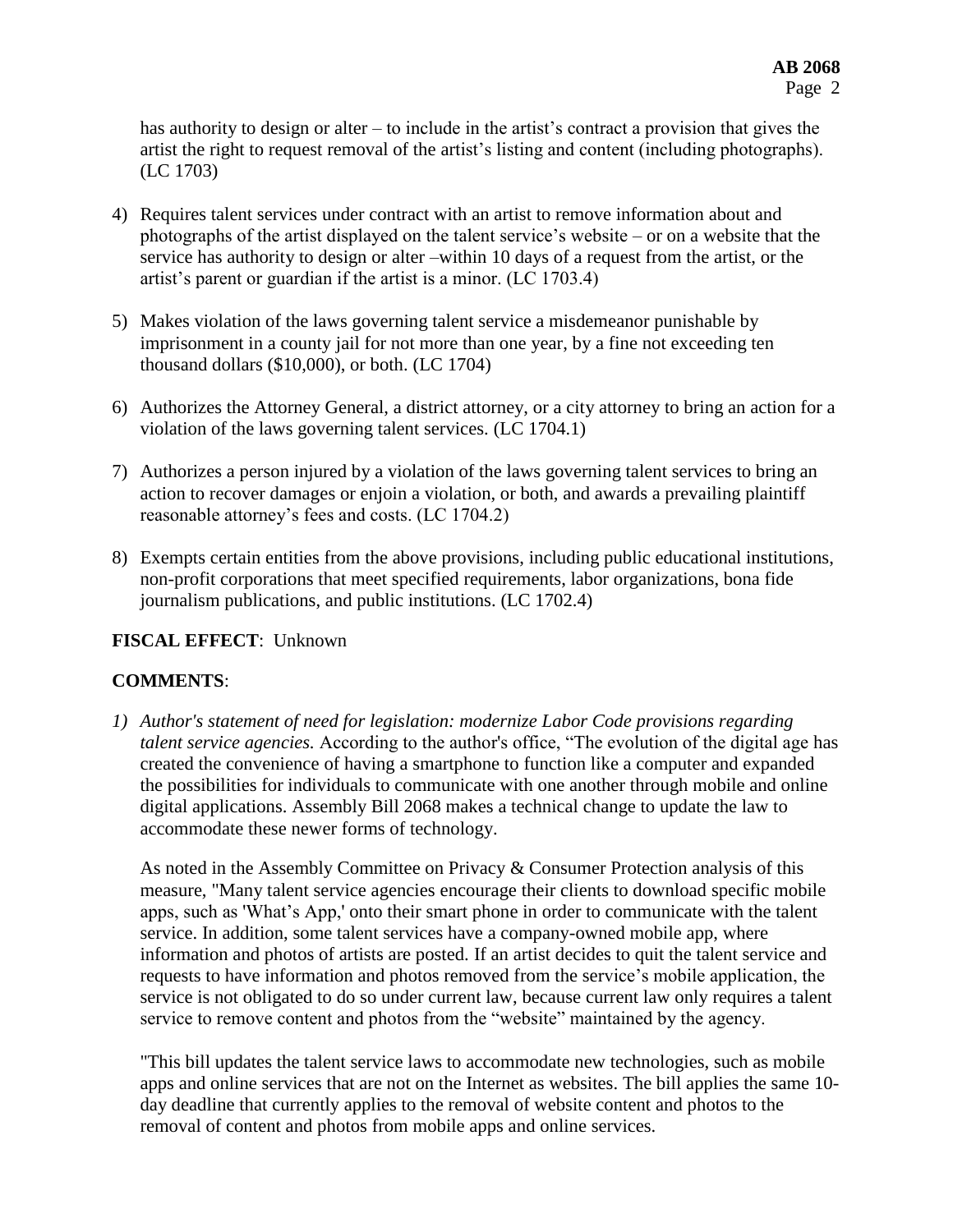"The bill also updates current law to allow artists to submit requests for removal of content and photos by text message or other electronic communication. Current law only permits requests for removal to be submitted by phone, mail, fax, or email specifically. By adding the term "other electronic communication" the author intends to capture other forms of electronic messaging."

2) *Committee comment: As currently drafted AB 2068 is a technical measure which modernizes certain remedies but does not expand the scope of the Krekorian Act.* As a recent investigative series makes clear, talent service scams remain a problem despite existing laws to prevent them. According to the *Los Angeles Times* investigative reporting series ("Selling Stardom," *Los Angeles Times*, December 2015) very few cases have been prosecuted under California's laws, with only two cases brought since 2010. The *Times reports*, at least 10 "talent listing firms" are doing business in Los Angeles County and require upfront fees of up to \$600 and ongoing monthly fees of \$20 - \$40 for aspiring actors, models, and other artists. While this bill does not solve the apparent enforcement issue, the author contends the law needs to be updated so that it applies not only to talent agencies that operate websites, but also to agencies that operate mobile applications (mobile apps).

As noted above, AB 2068 provides the ability for a person who wishes to end their relationship with a talent service to request their information be removed from an expanded list of online and mobile platforms, and provides that the request may be made through use of text or electronic messaging. Recent press reports have misunderstood the scope of the bill and have suggested that the measure has expanded the enforcement of the Talent Services Scam laws. For instance, this from Deadline Hollywood, "AB 2068, known as the Talent Agent Scam Prevention Bill, updates the 2009 Krekorian Talent Scam Prevention Act by making it illegal for agents to charge clients for classes and promises of employment through solicitations over the Internet and via mobile devices." (Deadline Hollywood, *California Talent Agent Scam Prevention Bill Clears First Hurdle*, March, 2016). Daily Variety wrote of the bill, "The bill updates the talent service laws to include mobile apps and online services that are not on the internet as websites." Noting, "Some agents and managers have websites where they charge actors to submit online for representation and even for projects they are supposedly producing… (passage of) this bill should help the State of California crack down on talent scams affecting children and adults and gives teeth to AB 1319 — the Krekorian Talent Scam Prevention Act." (Daily Variety, *California Moves to Tighten Rules on Talent Agent Scams,* March, 2016).

Should the author wish to amend his measure to accomplish this stated goal of expanding the application of the Krekorian Act to cover all media, the committee offers the following language to amend section 1703.4 (a) (prohibited acts) to clarify the scope of the Act:

1703.4(a): A talent service, its owners, directors, officers, agents, and employees shall not do any of the following *through any means of communication, including but not limited to in person, through use of a telecommunication device, in print, on the Internet, or through use of a mobile or online application or other electronic communication*: